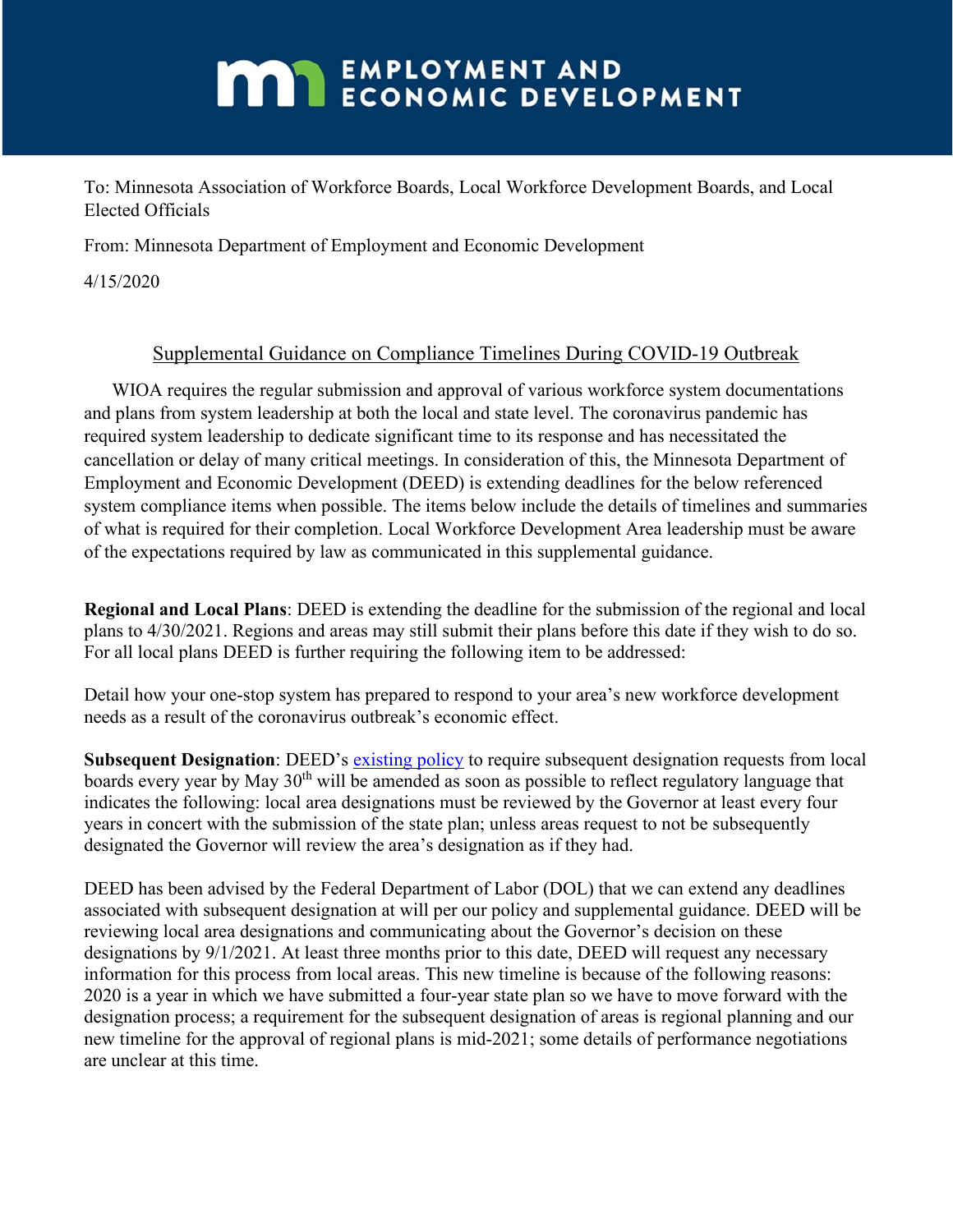The Governor will review area's designations with the following three required factors in mind-1. Performed successfully– pursuant to [20 C.F.R 679.260](https://www.law.cornell.edu/cfr/text/20/679.260) (b), the local area met or exceeded the levels of performance the state negotiated with the local workforce development board and chief elected official for core indicators of performance and that the local area has not failed any individual measure for the last two complete federal program years.

2. Sustained fiscal integrity– if the Secretary of Labor has made a formal determination that neither the grant recipient or the administrative entity of the area misspent funds due to willful disregard of the requirements of the provision involved, gross negligence, or failure to comply with accepted standards of administration for the two year period preceding the determination.

3. Regional Planning– not meeting the regional planning requirements per section 106 (c)(1) of WIOA.

Any requests for subsequent designation already submitted or submitted before 9/1/2021 will be responded to, but at this time the 9/1/2021 designation is planned to affect all areas. All formal changes in system policy will be open for discussion and public input before implementation.

## **Memorandums of Understanding (MOUs) and Infrastructure Funding Agreements (IFAs):** The

DOL recently monitored Minnesota's Local Workforce Development Area 16, (Washington County), and communicated what they will require we change about our system's MOUs and IFAs. A formal write-up from their visit will be available by approximately early May and information from that will be made available at that time. Most critically, the DOL informed DEED that we cannot extend the deadlines for our system's MOUs expiring 6/30/2020 as the maximum time MOUs can be in place per regulations is three years. The Region 5 DOL representatives DEED posed this question to indicated they are checking with the national office on this, but we need to proceed as a system as if new MOUs must be finalized by 7/1/2020. The IFAs must be renewed to match up to the MOUs timelines as well per the DOL.

DEED's current [MOU](https://apps.deed.state.mn.us/ddp/PolicyDetail.aspx?pol=473) and [IFA](https://apps.deed.state.mn.us/ddp/PolicyDetail.aspx?pol=443) policy are in effect and can be referenced to move forward with the work of completing these documents and for information on their appeals process if the documents are not finalized by 7/1/2020. DEED will be working with the State Board to communicate with and educate them about these documents, the DOL monitoring, and what we are facing with our timelines during the pandemic to ensure all parties referenced in the appeals process are aware of the realities of the situation.

The following are some considerations to be aware of while moving forward with this work-

- Before the DOL's monitoring DEED leadership met and indicated a revision of our current IFA policy was needed. DEED is moving forward with gaining internal agreement and direction on this policy revision that incorporated the DOL's commentary as well. After internal consensus is achieved, DEED will present a draft IFA policy to MAWB for input before seeking public comment and finalizing this policy. This policy revision will result in changes in our current IFA practices. Initial changes will be including the following as stipulated by the DOL or required by DEED:
	- o An IFA will not be effective until its last signature is obtained.
	- o The IFA must indicate the overall one-stop budget of the local area, then subsequently break out infrastructure costs and additional costs per organization as the "Local Funding Mechanism."
	- o The IFA must include regulatory language describing the appeals process of the document.